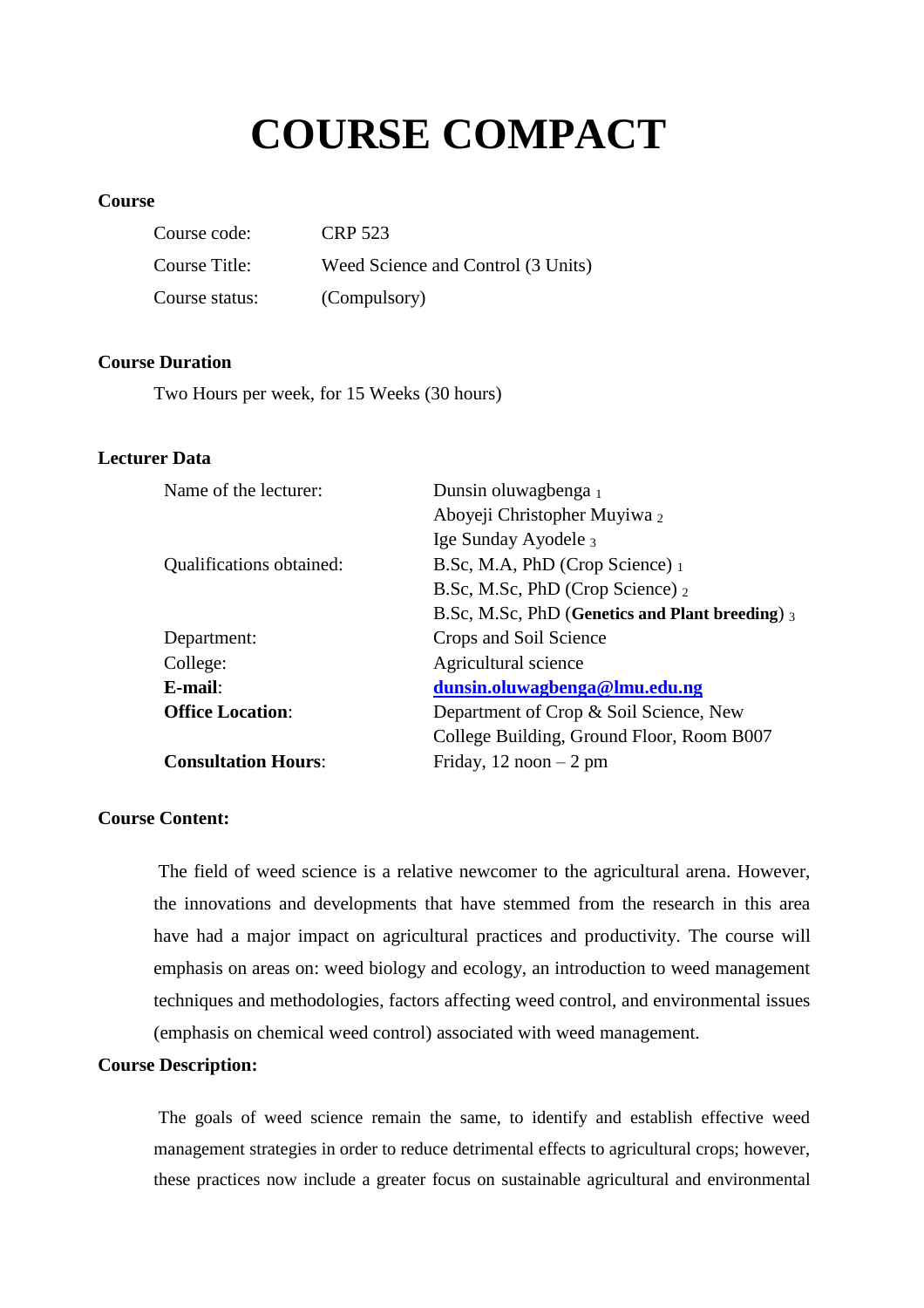conservation. Management strategies include an array of cultural practices and ideas that not only work to suppress weed populations but also help to preserve the environment.

#### **Course Justification:**

Uncontrolled weed growth now causes more crop yield loss, and human spend more time removing weeds in the tropics, than in any part of the world. Little knowledge on the science and principle of tropical weeds and wrong management practices in controlling the weeds have led to the uncontrolled weed growth. This course is meant to educate young scientist on the biology and best management practice in controlling tropical weeds

## **Course objectives**

To provide students with an appreciation and better understanding of the discipline of Weed Science, explain modes of spread, and describe population ecology of weeds and other invasive plant species. Emphasis will be placed on sustainable management utilizing an integration of biological, cultural, mechanical, and chemical manipulations of weeds and invasive species. Additionally methods of crop and vegetation management to manage and reduce weed populations will be discussed. Throughout the course, applied examples will be used to generate discussion and aid in the students' ability to formulate integrated weed management programs.

#### **Attendance:**

It is expected that every student will be in class for lectures and also participate in all practical exercises. Attendance records will be kept and used to determine each person's qualification to sit for the final examination. In case of illness or other unavoidable cause of absence, the student must communicate as soon as possible with any of the instructors, indicating the reason for the absence.

#### **Academic Integrity:**

Violations of academic integrity, including dishonesty in assignments, examinations, or other academic performances are prohibited. You are not allowed to make copies of another person's work and submit it as your own; that is plagiarism. All cases of academic dishonesty will be reported to the University Management for appropriate sanctions in accordance with the guidelines for handling students' misconduct as spelt out in the Students' Handbook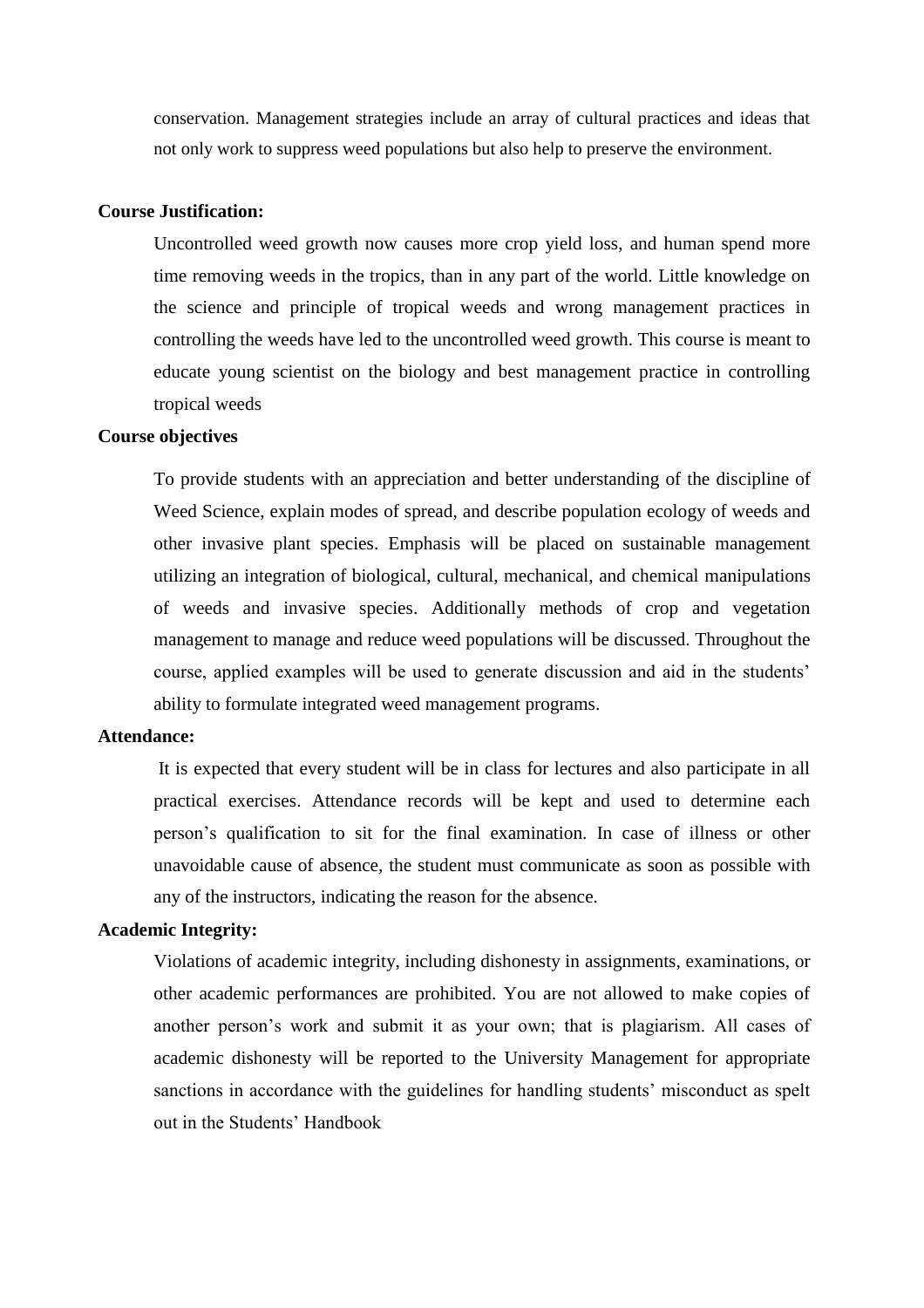#### **Assignments and Group Work:**

Students are expected to submit assignments as scheduled. Failure to submit an assignment as at when due will earn such candidate zero for that assignment. Only under extenuating circumstances, for which a student has notified any of the instructors in advance, will late submission of assignments be permitted.

## **Code of Conduct in Lecture Rooms and Laboratories:**

Students should turn off their cell phones during lectures. Students are prohibited from engaging in other activities (such as texting, watching videos, etc.) during lectures. Food and drinks are not permitted in the laboratories.

#### **Method of Grading:**

| S/N | Grading                         | Score $(\%)$ |
|-----|---------------------------------|--------------|
|     | <b>Short Quizzes/Class-Work</b> |              |
| 2   | Attendance                      |              |
|     | <b>Continues Assessment</b>     | 20           |
|     | <b>Final Examination</b>        | 70           |
|     | <b>Total</b>                    | 100          |

## **Course Delivery Strategies**

Lectures shall be delivered through face to face method using power point, theoretical materials provided during lectures and field trips. Students will be encouraged to search for further sources of information on the topics treated by using facilities at the university e-library and the main library. Students will also be encouraged to participate in tutorial sessions and review of study questions.

# **LECTURE CONTENT**

#### **Week 1: Introduction to Weed Science and Management**

**Objectives:** The students at the end of the lectures will be able to know and understand the meaning of "*weed*" and the history of weed science and management

**Description:** The course outline will be introduced with emphasis on the objectives and delivery strategies, the definition and scope of the course as well as the importance of weed science and control to crop yield.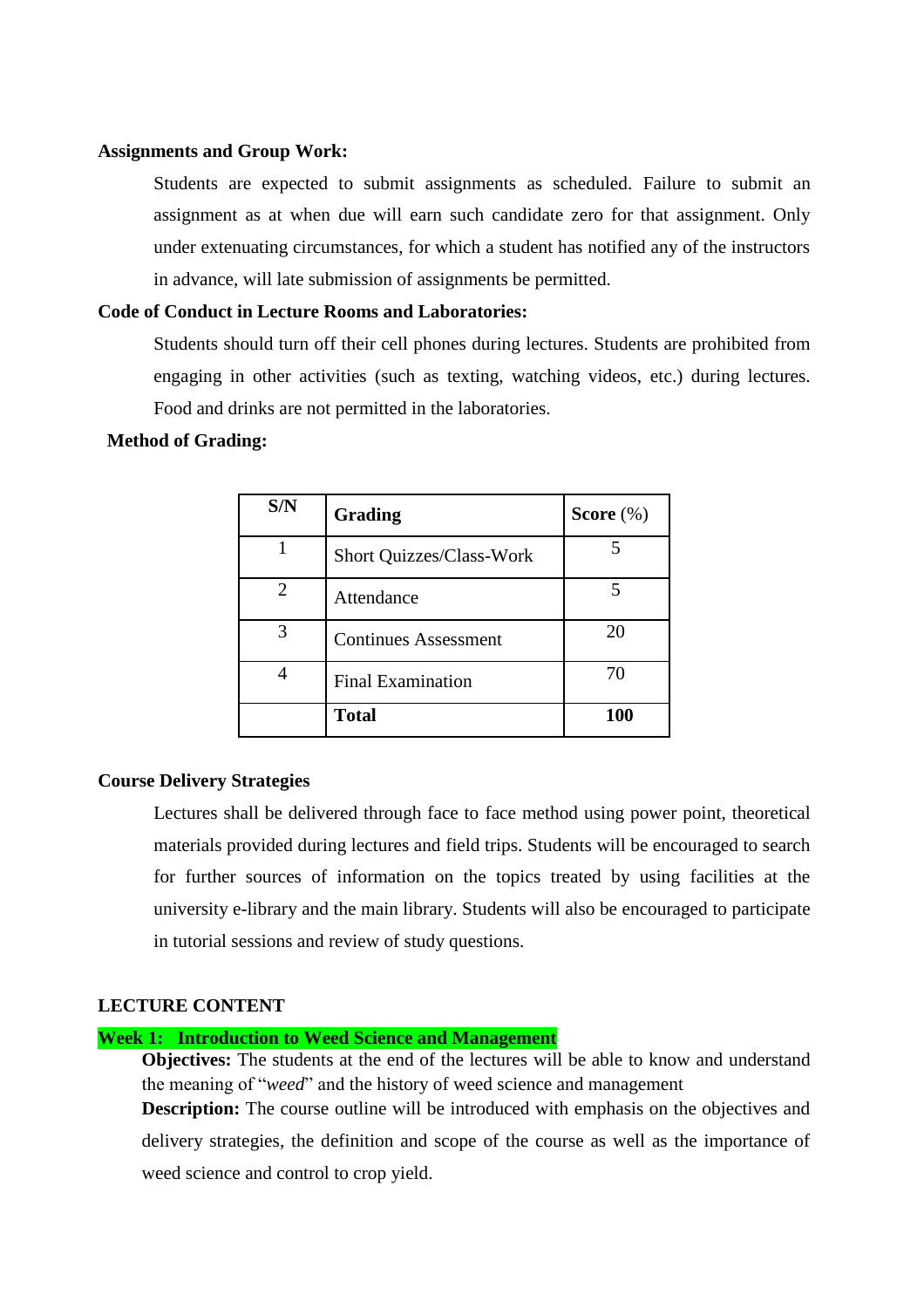# **Study Question:** *Define the term "weed"* **Reading List:**

- *Appleby, A.P. (2005). A History of Weed Control in the United States and Canada - A Sequel. Weed Sci., 53: 762-768.*
- *Green, J.M., C.B. Hazel, D.R. Forney, and L.M. Pugh. (2008). New Multiple Herbicide Resistance and Formulation Technology to Augment the Utility of Glyphosate. Pest Manag. Sci., 64: 332-339.*
- *Timmons, F.L. (2005). A History of Weed Control in the United States and Canada. Weed Sci., 53: 748-761.*
- *Ward, S.M., J.F. Gaskin, and L.M. Wilson (2008). Ecological Genetics of Plant Invasion: What do We Know? Invasive Plant Science and Management, 1: 98-109.*

# **Week 2 & 3: Weed Biology.**

**Objectives:** The students at the end of the lectures for the week will learn about the:

- Characteristics of Weedy Plants.
- Classification of weeds
- Reproduction in Weeds
- Economics importance of weeds

**Description:** Weed biology will give the students on what does a weed look like? How can one distinguish a weed from other plants or crops? Do weed individually or collectively have recognizable characteristics? The loses caused by weeds in agriculture, beneficial effe cts of weeds, Life Cycle Stages and Life History of tropical weeds, weed seed production and germination.

**Study Question:** *Describe the factors that affect weed seed germination?*

# **Reading List:**

- *1.* Ross, M.A. and C.A. Lembi (1999). *Applied Weed Science*. Prentice Hall, Upper Saddle River, New Jersey, 2nd Ed.
- 2. Sutherland, S. (2004). *What Makes a Weed a Weed: Life History Traits of Native and Exotic Plants in the USA.* Oecologia, 141: 24-39.
- *3.* Swanton, C.J., K.J. Mahoney, K. Chandler, and R.H. Gulden (2008). *Integrated Weed Management: Knowledge-based Weed Management Systems.* Weed Sci., 56: 168-172.
- **Week 4: Weed Ecology and Distribution.**

**Objectives:** The students at the end of the lectures for the week should be able to:

- $\checkmark$  Learn about the persistence and survival mechanisms of weeds
- $\checkmark$  Become familiar with crop mimicry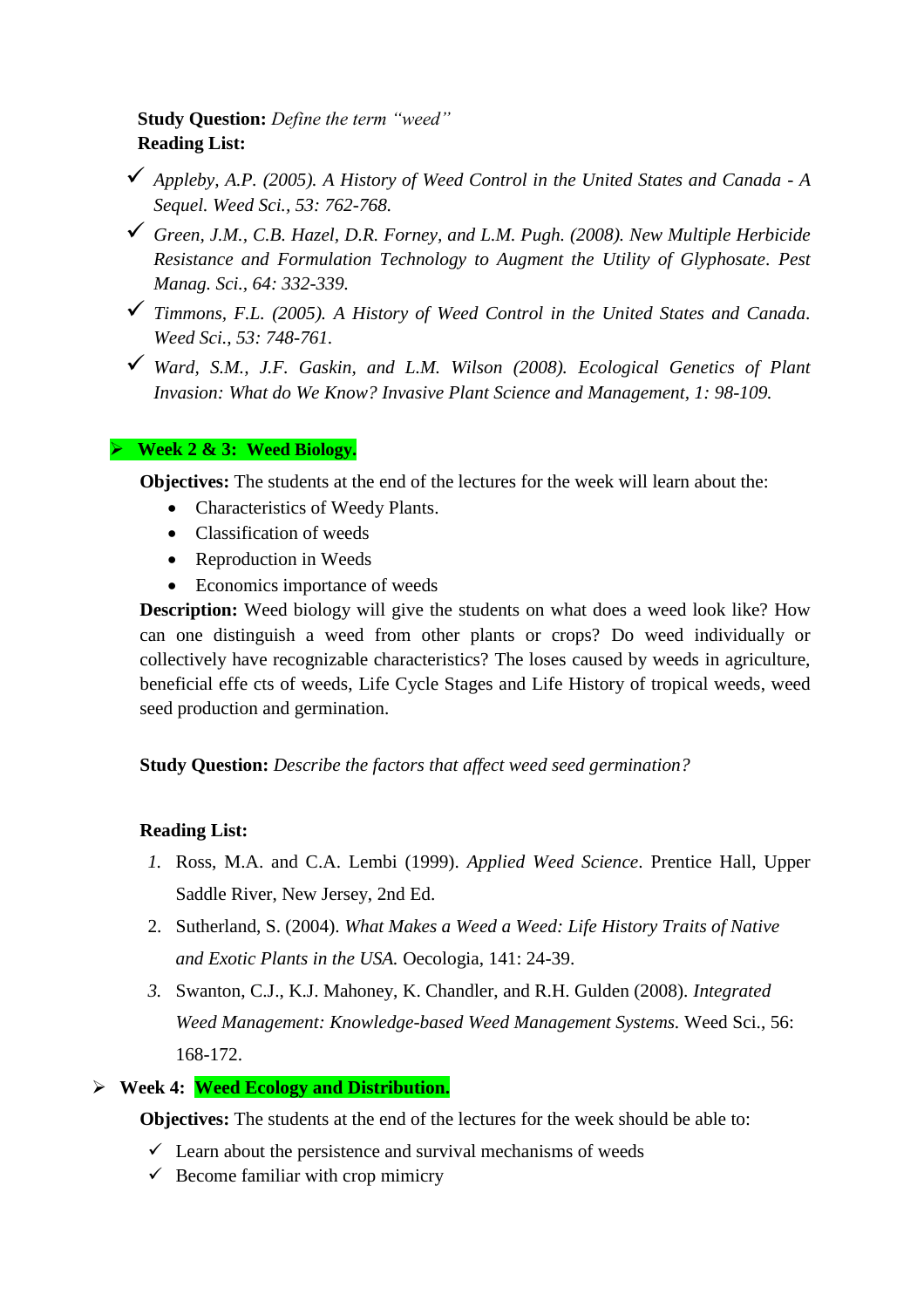$\checkmark$  Factors affecting weed persistence

**Description:** This course tends to look at the characteristics, adaptation and survival mechanisms of weeds that enable them to exploit environmental resources and successfully colonize new habitats often at the expense of other neighbouring plants.

**Study Question:** *What are the factors affecting weed persistence*

# **Reading List:**

 *Akobundu, I. O. (1986). Weed Science in the Tropics. Principles and Practices. John Wiley & Sons.*

## **Week 5 : FIRST CONTINUOUS ASSESSMENT TEST**

**Objectives:** To assess the students on the topics taught so for in the previous weeks. **Description:** The test is to assess the students and each student is expected to attempt the prescribed number of questions on the test. The Minimum duration of the test will be 45 minutes and maximum duration of 1 hour.

# **Week 6: Weed Crop Competition/Interference.**

#### **Objectives:**

The students at the end of the lectures for the week should be able to:

- $\checkmark$  Mode of interaction between two organisms
- $\checkmark$  Factors affecting competition and interaction of weed and its environment
- $\checkmark$  Mechanisms of biologically interaction among organisms, e.g. Allelopathy, Parasitism

**Description:** farmers typically views all weeds as serious enemies of crops, but topics tend to capitalized on some crops attribute that have adverse effects on weeds by understanding the intricate interactions involved in weed-crop interaction.

**Study Questions:** *What are the crop factors that affect competition?*

## **Reading List:**

 *Akobundu, I. O. (1986). Weed Science in the Tropics. Principles and Practices. John Wiley & Sons.*

## **Week 7: General Principles of Weed Control**

**Objectives:** The students at the end of the lectures for the week should be able to:

- $\checkmark$  Define the term weed eradication and weed management
- $\checkmark$  Knows the different kind of weed control methods

**Description:** The topic tends to focus on different methods use in weed control (or those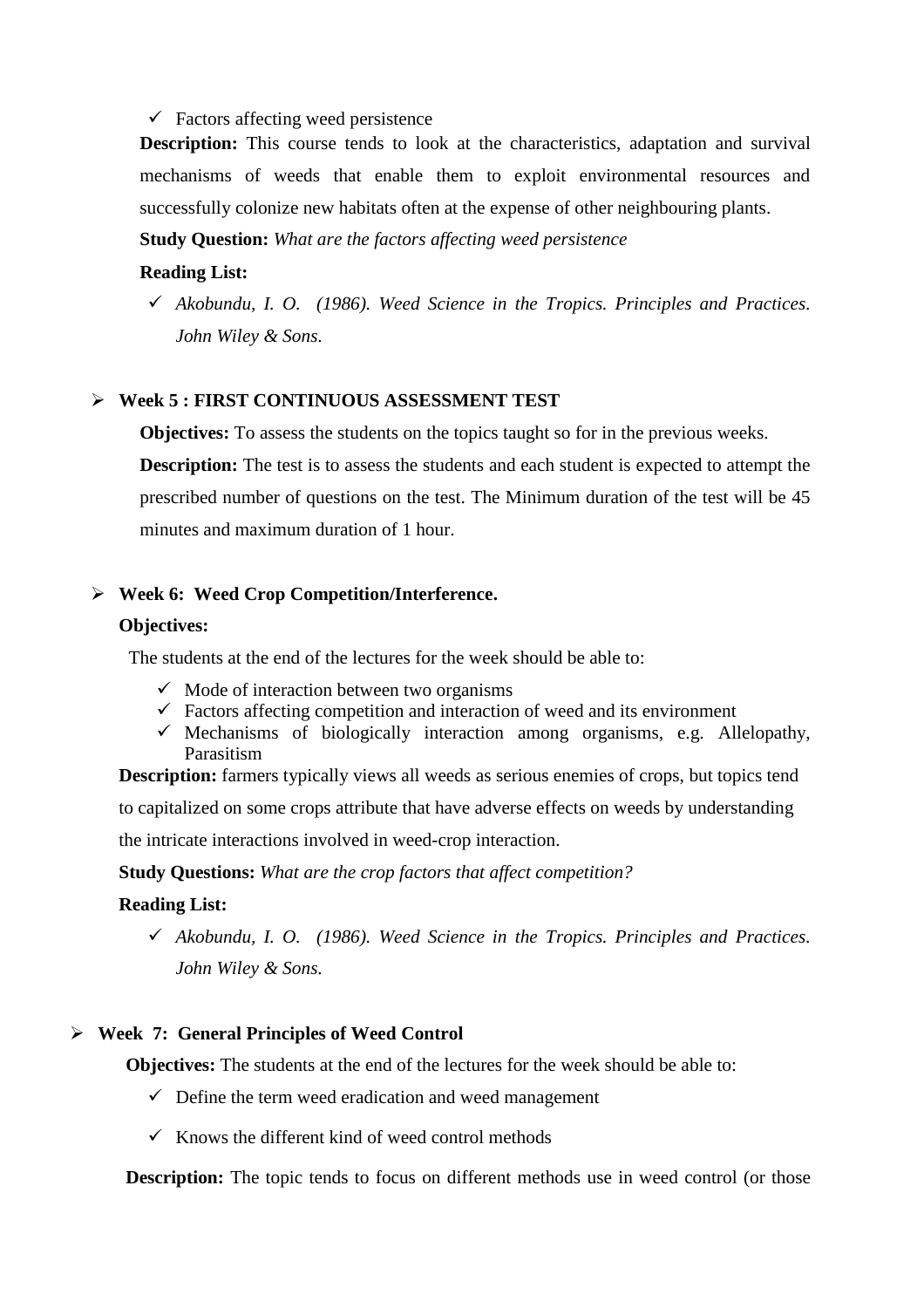which are applicable) in a planned, coordinated management scheme for optimal crop yield and considering the environment.

**Study Questions:** *What do you understand by integrated weed management?* 

#### **Reading List:**

 *Akobundu, I. O. (1986). Weed Science in the Tropics. Principles and Practices. John Wiley & Sons.*

## **Week 8: Cultural Weed Control**

**Objectives:** The students will learn the basis of the management tactics with an understanding of how and to what extent farming practices affect weed populations, these cultural practices can be manipulated in such a way that weed species can be controlled while reducing economic loss and preserving environmental resilience

**Description:** cultural weed control includes all aspects of good crop husbandry used to minimize weed interference with crops. These consist of hand weeding, mechanical weeding, tillage, mulching, burning, flooding and crop rotation for basic crop production effort and yield.

**Study Question:** *How those tillage help to control weed in crop production*  **Reading List:**

 *Akobundu, I. O. (1986). Weed Science in the Tropics. Principles and Practices. John Wiley & Sons.*

## **Week 9: Biological Weed Control**

**Objectives:** The topic will aim at teaching students the biological way of weed control and strategy that relies on selective pathogens and weed seed predators to reduce weed populations to non-competitive numbers rather than seek total weed control.

**Description:** Biological weed control show cases the use of a living organism (a natural enemy) to reduce weed populations to economically acceptable levels. Key concern is that the bio-control agent is very host specific (does not harm crops or other beneficial vegetation).

**Study Question:** *Define the term allelopathy.* 

#### **Reading List:**

 *Akobundu, I. O. (1986). Weed Science in the Tropics. Principles and Practices. John Wiley & Sons.*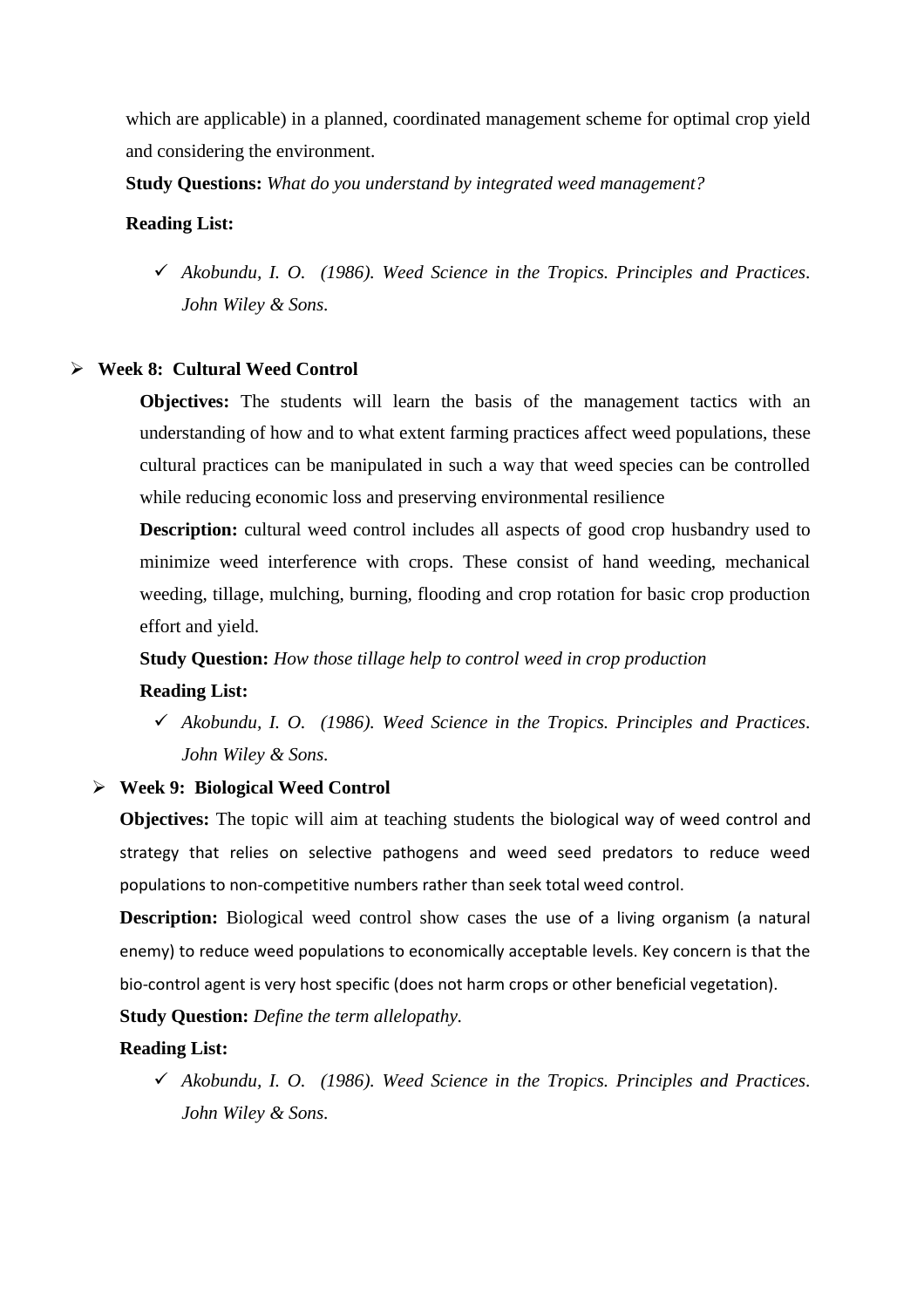## **Week 10 :SECOND CONTINUOUS ASSESSMENT TEST**

**Objectives:** To assess the students on the topics taught so for in the previous weeks. **Description:** The test is to assess the students and each student is expected to attempt the prescribed number of questions on the test. The Minimum duration of the test will be 45 minutes and maximum duration of 1 hour.

#### **Week 11 & 12: Chemical Weeds control**

**Objectives:** The students at the end of the lectures for the week will learn:

- $\checkmark$  Herbicide nomenclature and Categories of Herbicides
- $\checkmark$  Types of Herbicide Applications
- $\checkmark$  Formulation of herbicides
- $\checkmark$  Storage of herbicides

**Description:** Chemicals used to kill or adversely affect plant growth are known as herbicides. The practise by which undesirable vegetation is killed with herbicides is called chemical weed control. The ability of chemical to kill weed plant at large scales has made it more popular than manual or other weed control methods.

**Study Question**: *Differentiate between* Selective and Non-selective herbicides.

#### **Reading List:**

 *Akobundu, I. O. (1986). Weed Science in the Tropics. Principles and Practices. John Wiley & Sons.*

# **Week 13 : Herbicides In The Environment And Safe Use**

**Objectives:** The topic will provide students with better understanding and knowledge on:

- $\checkmark$  Effects of herbicides in the air, water, plant and soil.
- $\checkmark$  Toxicity and handling of herbicides

**Description:** All herbicides are by definition toxic to some form of living organism, but herbicides are important and essential components of weed management in world agriculture especially the tropics. If herbicides are properly handled, they will continue to play useful roles in food production throughout the world

## **Study Question:**

- *What are the factors affecting foliar uptake of herbicides*
- *What essential items needed during spraying of herbicides*